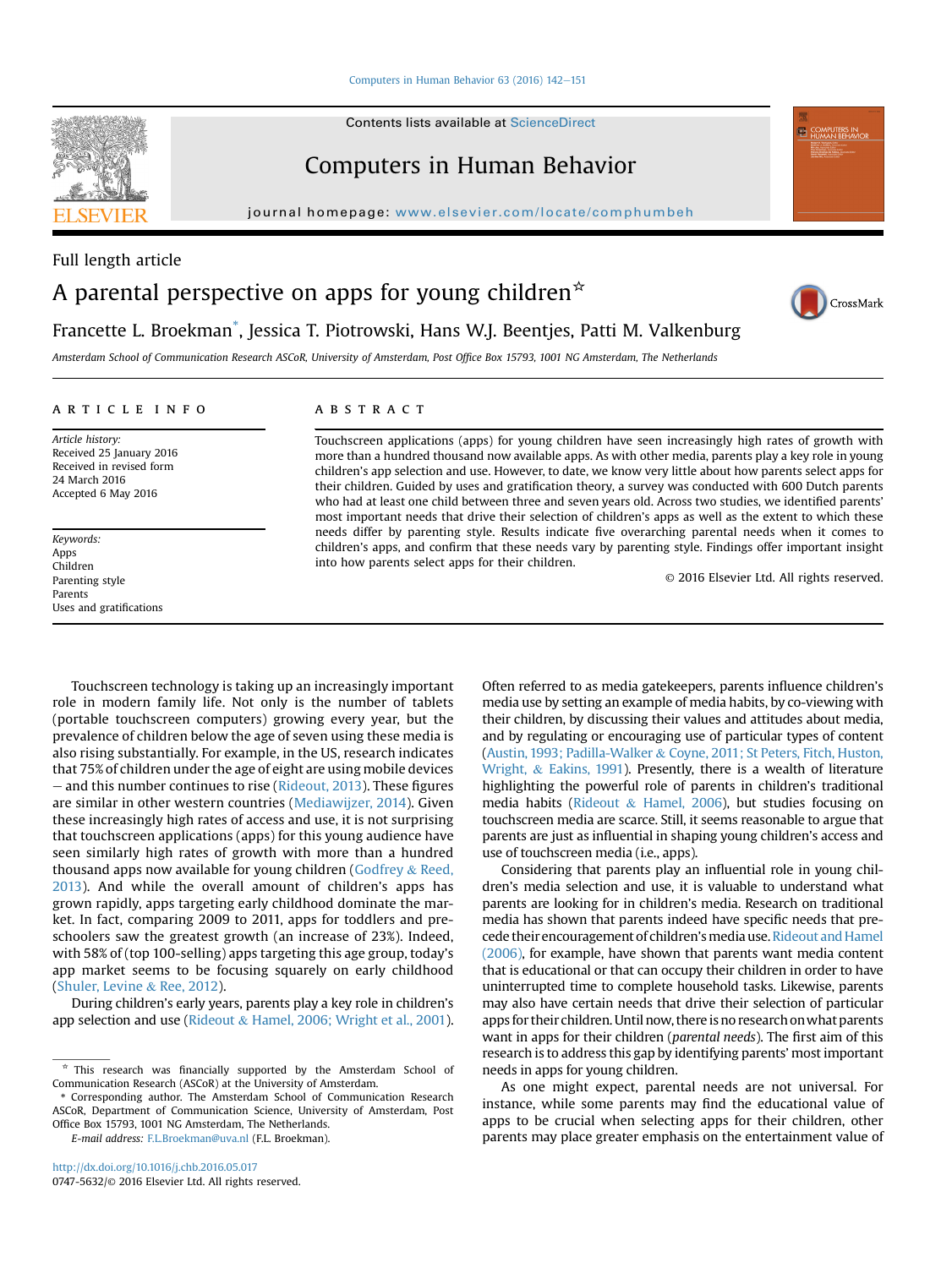apps. These differences in needs can likely be explained, in part, by a host of individual differences. Indeed, research has shown that certain individual characteristics can influence parents' needs for choosing media for their children ([Nikken](#page-9-0) & [Jansz, 2013; Valcke,](#page-9-0) [Bonte, De Wever,](#page-9-0) & [Rots, 2010\)](#page-9-0). One of the most important overarching parental characteristics to consider is parenting style. Defined as the many specific activities that influence child behaviors ([Darling](#page-8-0) & [Steinberg, 1993\)](#page-8-0), parenting style has been shown to influence how parents approach and manage their children's media  $-$  and is typically a robust predictor of children's media use ([Eastin,](#page-8-0) [Greenberg,](#page-8-0) & [Hofschire, 2006; Padilla-Walker](#page-8-0) & [Coyne, 2011;](#page-8-0) [Rosen, Cheever,](#page-8-0) & [Carrier, 2008\)](#page-8-0). Since it is likely that parents' needs are associated with parenting style, the second aim of this research is to investigate how parental needs for young children's apps may differ by parenting style.

To address both aims of this research, two complementary studies were conducted using survey data from a sample of Dutch parents with children aged 3 to 7. In study 1, we explore the range of needs that parents might have when it comes to apps for their children and investigate which of these needs are most important for parents. After identifying these needs, in study 2, we evaluate how parenting style is associated with these needs.

#### 1. Study 1: identifying parental needs in apps for children

In order to understand why parents select particular apps for their children, we focus on needs that drive parents to select these apps. In previous research with traditional media, researchers have found that parents are often looking for content that can provide entertainment and educational benefits to their children, serve as babysitter or bedtime coping method, support family bonding time, provide background noise, or encourage physical activity ([He, Irwin, Sangster](#page-8-0) [Bouck, Tucker,](#page-8-0) & [Pollett, 2005; Zimmerman, Christakis,](#page-8-0) & [Meltzoff,](#page-8-0) [2007](#page-8-0)). It is unclear, however, if the needs parents express for traditional media are the same for apps. It is possible that the digital affordances of apps meet alternative parental needs when it comes to selecting content for their children.

#### 1.1. Parental needs

To best understand parents' needs when it comes to selecting apps for their children, it is useful to build on theory that can explain the process of media selection. Uses and gratifications (U&G) theory is considered one of the most regarded theoretical paradigms to explain this process. U&G is an audience-centered approach, which posits that individuals have particular needs that drive their media use [\(Katz, Blumler,](#page-8-0) & [Gurevitch, 1973; Rubin,](#page-8-0) [2009\)](#page-8-0). Thus far, research suggests that people choose new media technologies as well as traditional media to gratify at least five general needs [\(Sundar](#page-9-0) & [Limperos, 2013](#page-9-0)). These are the need for: (1) entertainment, (2) information seeking, (3) social interaction, (4) emotional satisfaction, and (5) passing time.

In addition to these general needs, [Sundar and Limperos \(2013\)](#page-9-0) have argued that there are additional nuanced needs which are more specific to the unique affordances of each medium (mediumspecific needs). For example, [Leung and Wei \(2000\)](#page-9-0) suggested that the mobile phone is not only used to gratify the need for information and social interaction (general needs), but has also at least two components not generally associated with traditional media: mobility (no need to look for or queue up for public phone) and immediate access (regardless of time, location and availability). Similarly, people are not only motivated to use apps to fulfill their general needs for social interaction, entertainment, and emotional satisfaction, but also needs more specific to the affordances of the medium (referred to as "app-specific needs") such as immediate access, mobility, and socializing ([Lin, Fang,](#page-9-0) & [Hsu, 2014\)](#page-9-0). As a result of these varying medium-specific needs, it is typical for empirical work to apply a U&G perspective to each new medium that emerges. Indeed, U&G theory has been used to explain individual needs in new media platforms such as mobile phones, video games, the Internet, YouTube, and Facebook [\(Ebersole, 2000; Haridakis](#page-8-0) & [Hanson, 2009; Joinson, 2008; Kaye](#page-8-0) & [Johnson, 2002; Leung](#page-8-0) & [Wei, 2000; Papacharissi](#page-8-0) & [Rubin, 2000; Sherry, Lucas,](#page-8-0) & [Greenberg, 2006; Stafford, Stafford,](#page-8-0) & [Schkade, 2004\)](#page-8-0).

When it comes to young children's media, the application of U&G becomes more complex. Specifically, in the case of young children's media use, the "media selector" (the parent) is the focal point of interest, instead of the actual user of the medium (the child). Adding to this complexity, existing literature suggests that parents have both parent-centered and child-centered needs (O'[Connor, Chen, del Rio Rodriguez,](#page-9-0) & [Hughes, 2014; Stipek,](#page-9-0) [Milburn, Clements,](#page-9-0) & [Daniels, 1992](#page-9-0)) that influence parents' media selection. Parent-centered needs typically focus on outcomes in favor of the parent. This suggests that parents, in their role of media gatekeeper, are able to articulate both their own and their child's needs when it comes to young children's media content and that these needs, together, are crucial in the selection of media content. For example, a mother may want an app that occupies her child so she has time for other things. In addition, parents may also have parent-centered needs that benefit their child. For example, a mother may want her child to learn something or to have fun when using an app. Here, instead of the mother wanting time for herself, she wants something positive for her child. Both cases reflect parent-centered needs. Child-centered needs, however, reflect needs of the child as perceived by the parent. For example, a mother may know that her child enjoys being rewarded in gameplay or enjoys playing independently, and therefore looks for apps that offer fulfillment of these needs.

Although most applications of U&G do not make a distinction between needs of different parties involved, in this particular situation where the user (the child) differs from the selector (the parent), this distinction is a logical one. Importantly, most of the earlier mentioned general needs for using media can be reasonably translated to discrete parent-centered and child-centered needs. For example, a parent can indicate the need for "entertainment" as a parent-centered need ("I want my child to have fun when using an app") as well as a child-centered need ("My child wants to have fun when using an app"). In this study, in order to obtain a comprehensive view of parental needs, both parent-centered and childcentered needs are investigated. In particular, we ask:

RQ1a. What are the most important parental needs when it comes to apps for 3-7 year-olds?

RQ1b. To what extent are parental needs in children's apps parent- and child-centered?

## 1.2. Study 1 method

#### 1.2.1. Procedure and participants

After receiving ethical approval from the University of Amsterdam, a large research institute in the Netherlands (GfK) collected the data. Parents were recruited through GfK's existing online panel (approx. 50,000 Dutch households). They were compensated  $\in$ 1.50 (\$1.71) for their participation. In sampling, parents that had at least one or more children aged  $3-12$  were selected for potential inclusion (approximate  $n = 10,000$ ). A total of 3000 of those parents were randomly invited to fill in an online survey. Among those who were invited, 1320 matched the inclusion criteria for this research (i.e., had a tablet used by at least one of their children aged  $3-7$ ).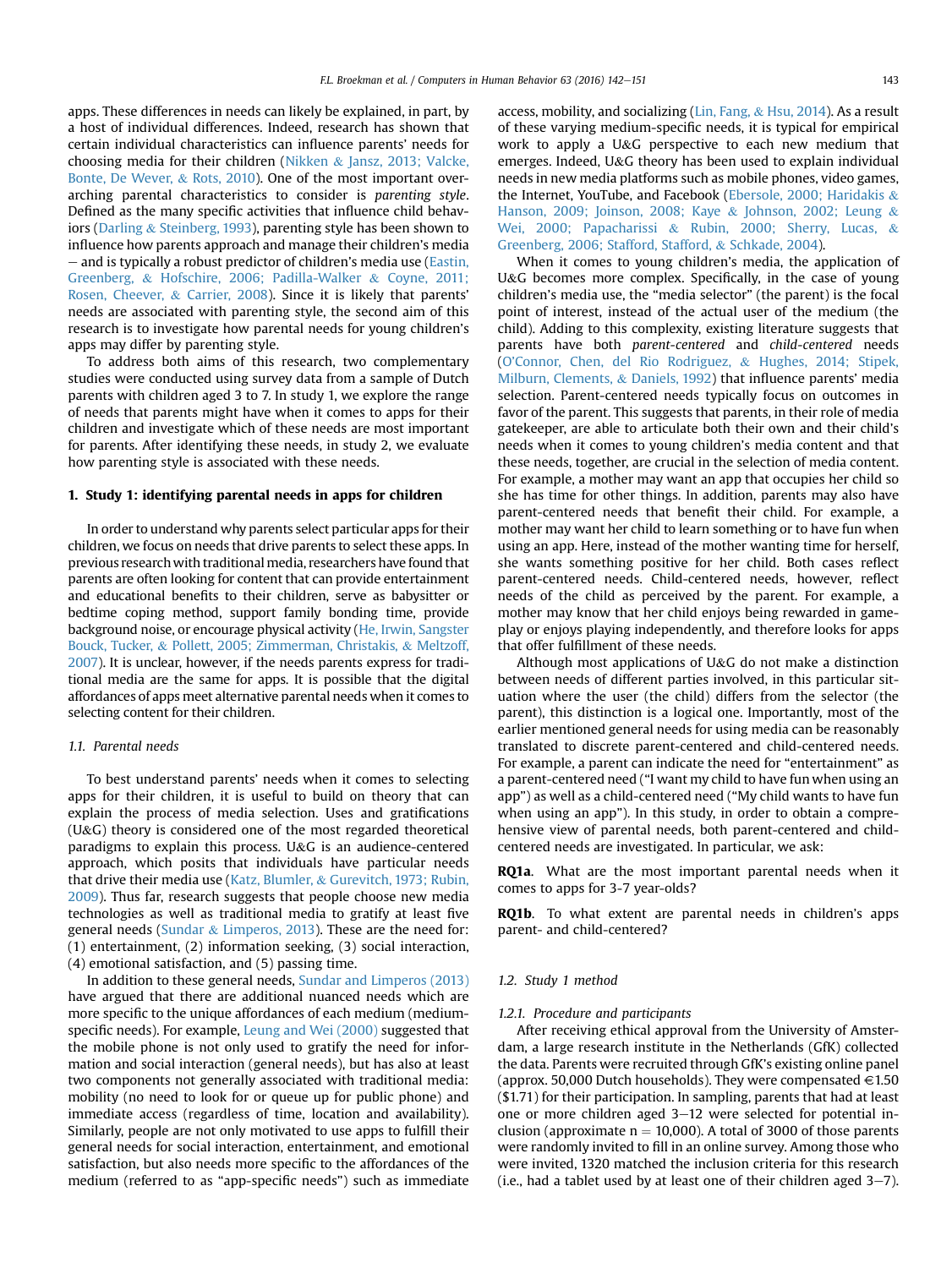With a response rate of 45%, 600 parents completed the survey. Nine parents were removed due to erroneous data.

In all, a total of 591 parents were included in the analyses  $(M_{age} = 38.7$  years,  $SD_{age} = 5.63$ ). Among these parents, 41.6% were fathers and 58.4% mothers. On average, parents appeared to be slightly older than nationally representative estimates would suggest (CBS, 2014). More than half of all parents in the sample had a high level of education (55.7%; bachelor's degree or higher). In the sample, 17.1% of the parents had one child, 54.3% had two children, and 28.6% had three or more children. In the survey, parents answered questions with one of their children in mind (randomly selected within the survey). Of these selected children ( $M_{age} = 5.40$ ) years,  $SD_{age} = 1.34$ ), 50.3% were boys.

## 1.2.2. Measures

The main focus of Study 1 is to understand the needs that drive parents to select specific apps for their children. Since there are no existing scales that measure parental needs for young children's apps, following the tradition of U&G research, we developed this measure using qualitative in-depth interviews. The interviews  $(n = 20)$  revealed a broad scope of needs that, after analysis, were translated into a discrete set of items for use in the parent survey  $(n = 591)$ .

1.2.2.1. Parental needs measure development. Prior to conducting the survey, a broad scope of needs were identified through in-depth interviews with a convenience sample of 20 Dutch parents (17 mothers and 3 fathers) using an interview-technique known as laddering. The majority of their children ( $M_{\text{age}} = 4.1$  years,  $SD<sub>age</sub> = 2.13$ ) were female (59.1%).

Laddering interviews are generally used to understand choice criteria [\(Reynolds](#page-9-0)  $& Gutman$ , 1988) and have recently also been adopted in U&G research [\(Pai](#page-9-0) & [Arnott, 2012](#page-9-0)). This technique includes probing "why" questions that take the parent "up the ladder" from concrete attributes (in this case children's apps) to more abstract needs that drive their preferences. In the interview, each parent was asked which apps they had previously selected for their child and which app-features they identified as important for a children's app. App-features are specific characteristics of the app that affect the app's design, content or technology. Thereafter, for every app-feature, the parent was asked to explain why this particular app-feature was important for them (parent-centered need) or for their child (childcentered need). This laddering technique is a common way to determine an individual's underlying needs that drive their choices. In particular, asking parents why specific app-features are important helped ensure that the identified parental needs are the ones that parents most value for their children.

1.2.2.2. Parental needs measure. Working with the information collected in the in-depth interviews, a total of 31 parental needs were identified - of which 11 were parent-centered needs (see Table 1) and 20 child-centered needs (see Table 2). These needs were then translated into 31 discrete items for measurement in the survey.

Parent-centered needs were measured by asking the extent to

|--|--|--|

Descriptives of parent-centered needs.

| Parent-centered needs items                                                  | M(SD)      | % (very) important |
|------------------------------------------------------------------------------|------------|--------------------|
| I want my child to have fun when using an app.                               | 4.33(0.61) | 96.4%              |
| I want my child to understand the purpose of an app.                         | 4.13(0.67) | 90.0%              |
| I want my child to be able to use an app independently.                      | 4.09(0.70) | 87.3%              |
| I want to be able to set my own parental preferences in an app.              | 4.08(0.84) | 80.0%              |
| I want my child to learn from an app.                                        | 4.02(0.75) | 79.7%              |
| I want my child to be active when using an app.                              | 4.01(0.63) | 86.8%              |
| I want an app that stimulates my child's fantasy.                            | 3.92(0.69) | 78.7%              |
| I want an app where my child learns to think about others.                   | 3.48(0.80) | 50.1%              |
| I want my child to relax when using an app.                                  | 3.28(0.82) | 39.1%              |
| I want to interact with my child when using an app.                          | 3.25(0.81) | 38.4%              |
| I want my child to be occupied with an app, so I have time for other things. | 2.80(0.92) | 23.0%              |

Note. Mean is based on a scale from 1 (not at all important) to 5 (very important). Percentages indicate % of parents that found the need important (4) or very important (5).

## Table 2

Descriptives of child-centered needs.

| Child-centered needs items                                                    | M(SD)      | % (very) important |
|-------------------------------------------------------------------------------|------------|--------------------|
| My child wants to have fun using an app.                                      | 4.37(0.62) | 95.3%              |
| My child wants to use an app independently.                                   | 4.21(0.70) | 89.5%              |
| My child needs to understand the purpose of an app.                           | 4.08(0.75) | 86.0%              |
| My child wants and app that triggers his/her curiosity.                       | 4.01(0.70) | 83.1%              |
| My child needs to see results of things he does in an app.                    | 3.89(0.76) | 76.5%              |
| In an app, my child wants to see things he/she is specifically interested in. | 3.85(0.75) | 75.8%              |
| My child needs to recognize things in an app.                                 | 3.80(0.72) | 72.1%              |
| My child wants an app that teaches him/her new things.                        | 3.74(0.79) | 69.0%              |
| In an app, my child is looking for variety.                                   | 3.71(0.82) | 67.0%              |
| My child needs to be rewarded in an app.                                      | 3.63(0.88) | 61.4%              |
| My child is looking for a challenge in an app.                                | 3.60(0.77) | 60.1%              |
| My child wants to be surprised when using an app.                             | 3.59(0.75) | 60.7%              |
| In an app, my child wants to make progress fast.                              | 3.55(0.85) | 58.2%              |
| My child wants an app where he/she can imitate real life.                     | 3.34(0.92) | 48.9%              |
| My child wants to identify with the characters in an app.                     | 3.23(0.88) | 39.8%              |
| In an app, my child wants to repeat actions over and over again.              | 3.21(0.80) | 38.6%              |
| What happens in an app has to be predictable to my child.                     | 3.10(0.81) | 32.0%              |
| My child wants support during the use of an app.                              | 2.98(0.84) | 27.7%              |
| My child wants to interact with me when using an app.                         | 2.81(0.84) | 21.0%              |
| My child wants to relax when using an app.                                    | 2.69(0.94) | 18.8%              |

Note. Mean is based on a scale from 1 (not at all important) to 5 (very important). Percentages indicate % of parents that found the need important (4) or very important (5).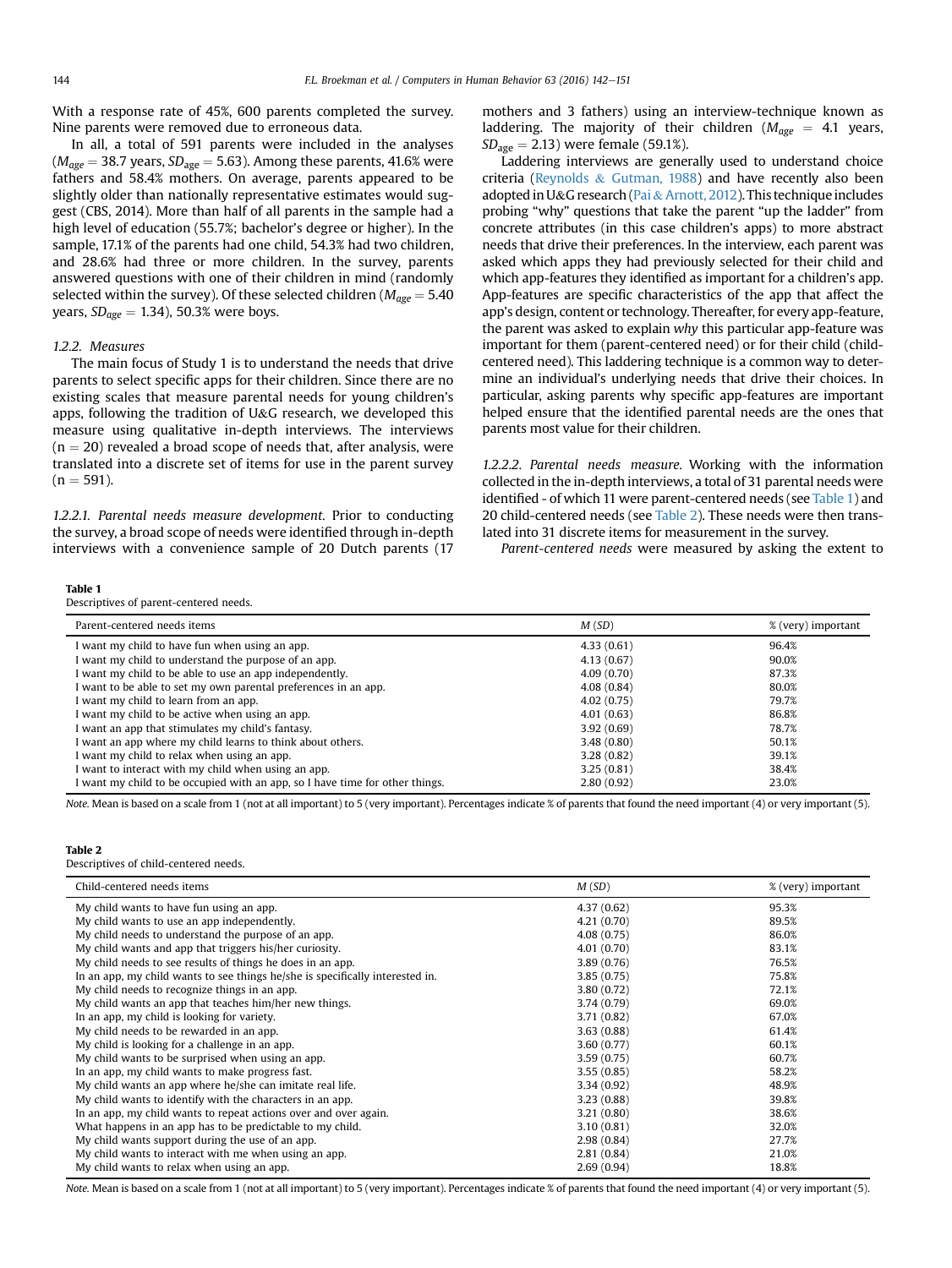which the parent found the following statements important in apps for their child. Parent-centered statements were, for example, "I want my child to learn something in an app" and "I want my child to use an app independently". Answer categories ranged from 1 (not at all important) to 5 (very important). To measure child-centered needs, parents were asked to what extent they believe their child attaches importance to the statements. Child-centered statements were for example: "My child wants to be rewarded in an app" and "My child wants an app that triggers his/her curiosity". Answer categories ranged from 1 (not at all important) to 5 (very important). To support the validity of this measurement approach, the formulation of these statements was based on earlier research on needs ([Ebersole, 2000; Haridakis](#page-8-0) & [Hanson, 2009; Joinson, 2008;](#page-8-0) [Kaye](#page-8-0) & [Johnson, 2002; Leung](#page-8-0) & [Wei, 2000; Papacharissi](#page-8-0) & [Rubin,](#page-8-0) [2000; Sherry et al., 2006; Stafford et al., 2004](#page-8-0)).

#### 1.3. Study 1 results

#### 1.3.1. Parents' most important needs (RQ1a)

RQ1a asks which parental needs are most important to parents when they select apps for their children. To best answer this question, the first step was to determine whether the 31 individual parental needs items reflect broader sub-categories of needs. Upon examining the data, it was determined that traditional exploratory factor analytic approaches (i.e., Kaiser rule) were inappropriate due to the item-level skewness. Therefore, an alternative approach that is less sensitive to such skewness  $-$  namely, parallel analysis  $-$  was employed to determine the number of factors underlying the data. Parallel analysis has been found to be a more robust approach to identifying stable factors and has shown to be appropriate for nonnormally distributed ordinal variables ([Basto](#page-8-0) & [Pereira, 2012\)](#page-8-0). Items with factor loadings lower than 0.40 were omitted as well as cross-loading items (items that have a factor loading of 0.40 or higher on one or more factors). In all, a total of six items were removed.

Results of the parallel analysis indicated that the remaining 25 items represent five broad needs (see [Table 3\)](#page-4-0). Answering RQ1a, the most important type of need for parents is the need for "independent entertainment" (Factor 1,  $M = 4.20$ ,  $SD = 0.47$ ,  $\alpha = 0.86$ ). More than 80% of parents indicated that this need  $-$  which represents a need for their child to have fun, to understand the app, and be able to use it independently  $-$  was "important" or "very important" when selecting an app for their child. The second most important need, which we refer to as "co-education" (Factor 2,  $M = 3.71$ ,  $SD = 0.55$ ,  $\alpha = 0.70$ ), reflects parents' need to have their children learn from an app, but at the same time, having the ability to control or co-use the app with their children. Compared to independent entertainment, this need was expressed less frequently with approximately 40% parents indicating that this need is "important" or "very important" when selecting an app for their child.

Following independent entertainment and co-education, results show that approximately 25% of parents indicate that apps which offer their children a "tailored challenge"  $-$  in other words, apps which tailor content through progression as well as apps which challenge their children via rewards and varietal content  $-$  are "important" or "very important" when it comes to apps for their child (Factor 4,  $M = 3.62$ ,  $SD = 0.50$ ,  $\alpha = 0.82$ ). This need was followed by a need for "familiarity" (Factor 3,  $M = 3.37$ ,  $SD = 0.55$ ,  $\alpha$  = 0.69) with approximately 20% of parents citing this as "important" or "very important" when selecting apps. This need focuses on their children's desire to recognize and predict app content, as well as their children's desire to perform familiar and repeated actions. Finally, occurring the least frequently, results indicated that approximately 10% of parents find it (very) important that an app is able to "pass time" (Factor 5,  $M = 2.92$ ,  $SD = 0.66$ ,  $\alpha = 0.63$ ). This reflects both a need for apps to calm children down as well as apps that can occupy children so that parents can complete other tasks.

## 1.3.2. Parent-centered or child-centered needs (RQ1b)

RQ1b asks to what extent parents' needs are parent-centered or child-centered. Upon reviewing the five needs that emerged in response to RQ1a, it is clear that these needs reflect either parentcentered or child-centered needs. In terms of parent-centered needs, both "co-education" (Factor 2) and "pass time" (Factor 5) reflect parent-centered needs. For example, with the need for coeducation, parents indicated that they want their child to learn from an app and that they want to be able to set their own preferences in an app for their child. Similarly, regarding the need to pass time, parents indicated that they want their child to be occupied with an app, so they have time for other things. On the contrary, results indicate that the need for "familiarity" (Factor 3) and "tailored challenge" (Factor 4) represent child-centered needs. For instance, the items reflecting familiarity state that the child wants recognizable content in an app or predictable actions. Similarly, when it comes to tailored challenges, parents indicate that their child wants to make progress and be surprised in an app.

Interestingly, parents' most important need  $-$  the need for "independent entertainment" (Factor 1), consists of both parentcentered and child-centered items. Parents indicate that they find it important that an app encourages their child's autonomy, but at the same time, they note that their child wants to use an app independently. Similarly, parents find it important to understand the purpose of an app, but also indicate that they perceive their child to find this equally important.

## 1.4. Study 1 discussion

Guided by a U&G perspective, this study revealed five overarching needs that are important for parents when selecting apps for their young children: the need for independent entertainment, co-education, a tailored challenge, familiarity, and pass time. As expected, these needs reflect a combination of both parentcentered (e.g., attaching importance to apps that pass time) and child-centered (e.g., attaching importance to familiar content in apps). Moreover, as expected, the needs reflect needs that previous U&G work would consider "general" needs as well as needs that are more specific to the affordances of the medium.

One of the main aims of Study 1 was to identify the most important needs that parents have when it comes to apps for their children. By far, results indicate that parents attach the greatest importance to apps that are entertaining as well as self-guided so that their child is able to independently enjoy using the app without required parental support. In part, this finding is consistent with earlier studies that have similarly shown that one of the general needs when it comes to media is entertainment ([Sundar](#page-9-0) & [Limperos, 2013\)](#page-9-0). However, in this case, the need for entertainment is intertwined with a need that is specific to apps: independence. This suggests that parents are aware of the potential complexities of app use. Whereas with traditional media (e.g., television) independence is self-evident, the independence and ease of use of apps for children is less guaranteed. It seems that parents are aware of this potential challenge and are looking for apps that will minimize this complexity.

Similarly, in the need for co-education, parents attaching importance to selecting an app that offers educational input for their young child but, at the same time, parents want to play a role in this process. In work with traditional media, research has often shown that informational needs (e.g. education) in particular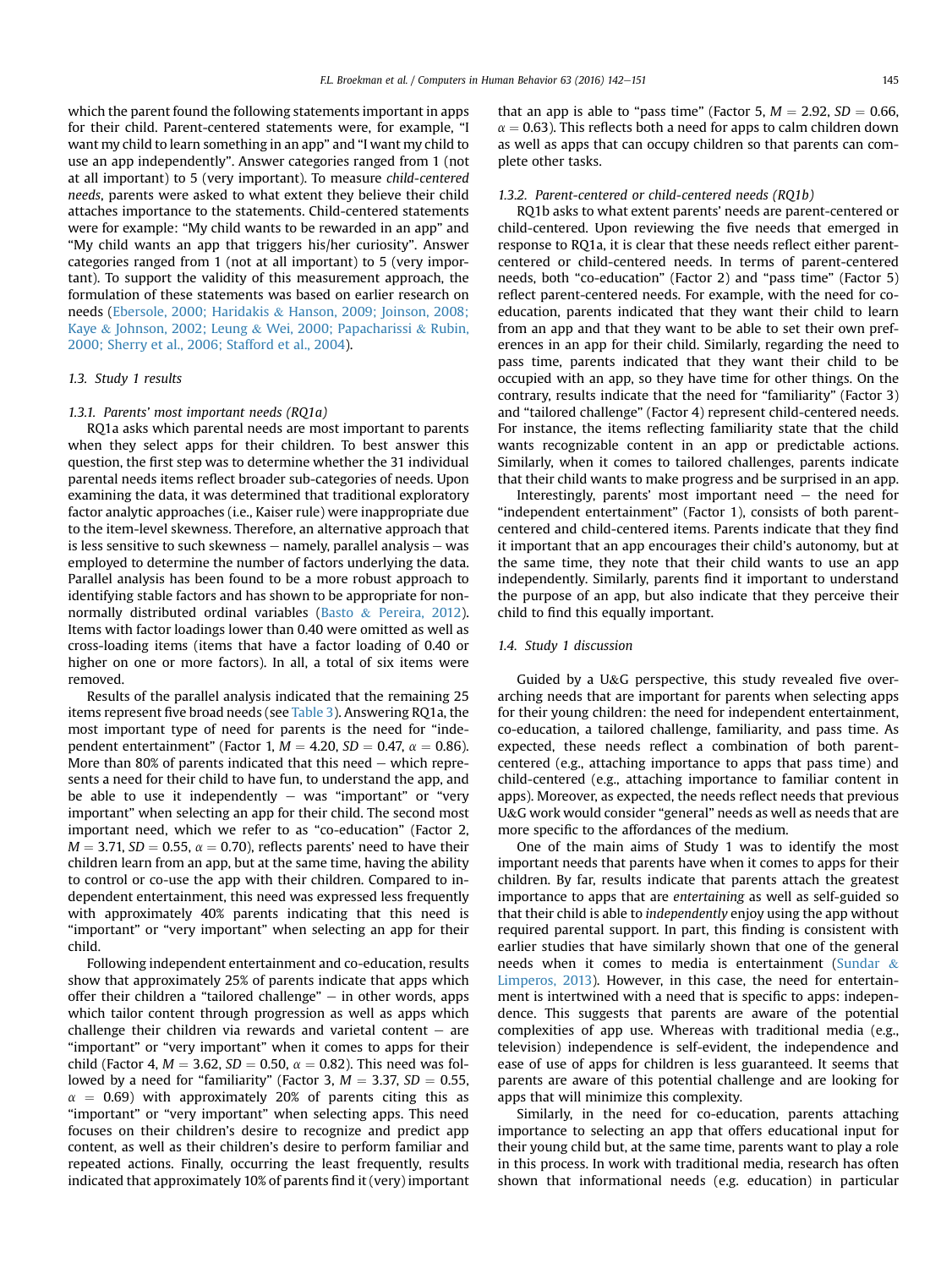#### <span id="page-4-0"></span>Table 3

Factor loadings for parallel analysis with Varimax rotation of parental needs.

| Parental needs items                                                         | Independent entertainment Co-education |         | Familiarity | Tailored challenge | Pass time |
|------------------------------------------------------------------------------|----------------------------------------|---------|-------------|--------------------|-----------|
| My child wants to use an app by himself.                                     | 0.79                                   | $-0.05$ | 0.04        | $-0.17$            | 0.06      |
| My child wants to have fun using an app.                                     | 0.77                                   | 0.01    | 0.16        | $-0.12$            | $-0.13$   |
| I want my child to have fun when using an app.                               | 0.71                                   | 0.26    | 0.02        | 0.00               | $-0.04$   |
| I want my child to be able to use an app independently.                      | 0.69                                   | 0.04    | $-0.09$     | $-0.13$            | 0.16      |
| My child needs to understand the purpose of an app.                          | 0.61                                   | 0.12    | 0.04        | $-0.34$            | $-0.03$   |
| I want my child to understand the purpose of an app.                         | 0.60                                   | 0.30    | $-0.13$     | $-0.19$            | 0.00      |
| I want my child to learn from an app.                                        | 0.28                                   | 0.70    | $-0.10$     | $-0.11$            | 0.12      |
| I want to interact with my child when using an app.                          | 0.08                                   | 0.65    | 0.24        | $-0.10$            | 0.02      |
| I want an app where my child learns to think about others.                   | 0.08                                   | 0.58    | $-0.06$     | $-0.14$            | 0.33      |
| I want to be able to set my own parental preferences in an app.              | 0.18                                   | 0.46    | $-0.08$     | 0.04               | 0.10      |
| What happens in an app has to be predictable to my child.                    | 0.05                                   | $-0.05$ | 0.79        | $-0.06$            | 0.06      |
| In an app, my child wants to repeat actions over and over again.             | 0.13                                   | $-0.06$ | 0.72        | 0.23               | 0.21      |
| My child needs to recognize things in an app.                                | 0.35                                   | 0.12    | 0.42        | $-0.25$            | 0.29      |
| My child wants an app where he/she can imitate real life.                    | 0.03                                   | 0.39    | 0.40        | $-0.07$            | 0.26      |
| In an app, my child wants to make progress fast.                             | 0.18                                   | 0.02    | 0.04        | $-0.72$            | 0.07      |
| My child wants to be surprised when using an app.                            | 0.12                                   | 0.19    | $-0.02$     | $-0.63$            | 0.17      |
| In an app, my child is looking for change.                                   | 0.19                                   | 0.26    | $-0.19$     | $-0.62$            | 0.11      |
| My child is looking for a challenge in an app.                               | 0.17                                   | 0.34    | $-0.06$     | $-0.54$            | 0.12      |
| My child needs to be rewarded in an app.                                     | 0.22                                   | 0.02    | 0.16        | $-0.54$            | $-0.15$   |
| My child wants to identify with the characters in an app.                    | 0.06                                   | $-0.04$ | 0.23        | $-0.53$            | 0.30      |
| My child wants an app that teaches him/her new things.                       | 0.18                                   | 0.38    | $-0.11$     | $-0.53$            | 0.20      |
| My child needs to see results of things he does in an app.                   | 0.36                                   | 0.07    | 0.19        | $-0.52$            | $-0.06$   |
| I want my child to relax when using an app.                                  | 0.06                                   | 0.35    | $-0.03$     | $-0.12$            | 0.68      |
| I want my child to be active when using an app.                              | $-0.14$                                | 0.13    | 0.20        | $-0.20$            | 0.67      |
| I want my child to be occupied with an app, so I have time for other things. | 0.09                                   | $-0.07$ | 0.23        | $-0.05$            | 0.64      |

Note. Factor loadings  $> 0.40$  are in boldface. Omitted items (cross-loading or  $< 0.40$ ) are removed from table.

motivate people to select media. However, in this case, it seems that this need has been intertwined with a need specific to apps: control. Whereas traditional educational media (e.g. Dora the Explorer) offer a specific lesson to its audience, the format and content of the program are fixed and thus parents have little to no control. An educational app, however, offers the potential to alter the format and/or content as desired. For example, parents may opt to allow Internet access during app play, may permit co-play with peers, or may customize content based on child age or knowledge. These features are specific to digital media, and it seems that parents are not only aware of them but in fact desire them when selecting apps  $-$  particularly educational apps  $-$  for their children.

Although to a much lesser extent, we also see that parents are looking for familiar, tailored, and challenging app-content for their children. These needs seem to be much more medium-specific  $$ with an underlying recognition that apps have the ability to adjust content based on the user (e.g. [Gay](#page-8-0) & [Leijdekkers, 2014\)](#page-8-0). Theoretically, these needs are consistent with research showing that content which is tailored to a child's skills and knowledge is effective in obtaining and maintaining the child's attention ([Valkenburg](#page-9-0)  $\&$ [Vroone, 2004](#page-9-0)). Thus, it is not surprising that some parents see these needs as important when it comes to apps for their children as such content is likely attractive and appealing to their child.

Finally, a small subset of parents (about 10%) attach importance to apps that can help "pass time". While passing time is often a prominent general need, given the potential social undesirability associated with these items (and the negative stereotype of media as a babysitter), it is perhaps not that surprising that so few parents have suggested this as a key driver in selecting apps for their children. Although, it may also be true that parents do not privilege an app's ability to occupy their child when selecting the content. This does not mean, however, that the app will not be used to do so  $-$  just that, for the majority of parents, it might not be a major consideration when making app selections.

## 2. Study 2: the relationship between parenting style and parental needs

While study 1 revealed parents' needs that drive their selection of particular apps for their children, it is important to recognize that the U&G paradigm posits that these needs are expected to vary by individual characteristics. More specifically, [Rubin \(2009\)](#page-9-0) argues that variations in individual expectations, attitudes, activity, and involvement lead to different behaviors and outcomes. One such relevant individual difference variable is parenting style  $-$  which is defined as the many specific activities of parents that influence their behaviors towards their children [\(Darling](#page-8-0) & [Steinberg, 1993\)](#page-8-0). In all, three parenting styles are most commonly delineated in the literature: authoritative, authoritarian, and permissive parenting ([Aunola, Stattin,](#page-8-0) & [Nurmi, 2000; Baumrind, 1971; Kaufmann et al.,](#page-8-0) [2000](#page-8-0)). Authoritative parenting is most often characterized by a balance of warmth and involved parenting, while authoritarian parenting is typically characterized by a controlling and strict parenting style. Permissive parenting, in contrast, is characterized by a more laissez-faire approach to parenting with indulgent and/or neglectful behaviors. Authoritative parenting is generally argued to be the healthiest parenting style.

Research indicates that, in general, parenting style influences the parenting goals established by parents such that parents with a tendency towards authoritarian parenting establish more parentcentered goals while authoritative parenting is associated with increased child-centered goals (e.g. [Hastings](#page-8-0) & [Grusec, 1998](#page-8-0)). Even more, parenting style can influence whether and how parents mediate and/or monitor the media their children are exposed to ([Eastin et al., 2006; Padilla-Walker](#page-8-0) & [Coyne, 2011; Padilla-Walker,](#page-8-0) [Coyne, Fraser, Dyer,](#page-8-0) & [Yorgason, 2012; Rosen et al., 2008\)](#page-8-0). For example, when it comes to managing their children's media use, authoritative parents typically use greater evaluative (i.e., discussing and explaining media content) and restrictive (i.e., rules regarding media amount and types) mediation techniques when compared to authoritarian or permissive parents [\(Eastin et al.,](#page-8-0) [2006](#page-8-0)). Similarly, authoritative parents tend to engage in more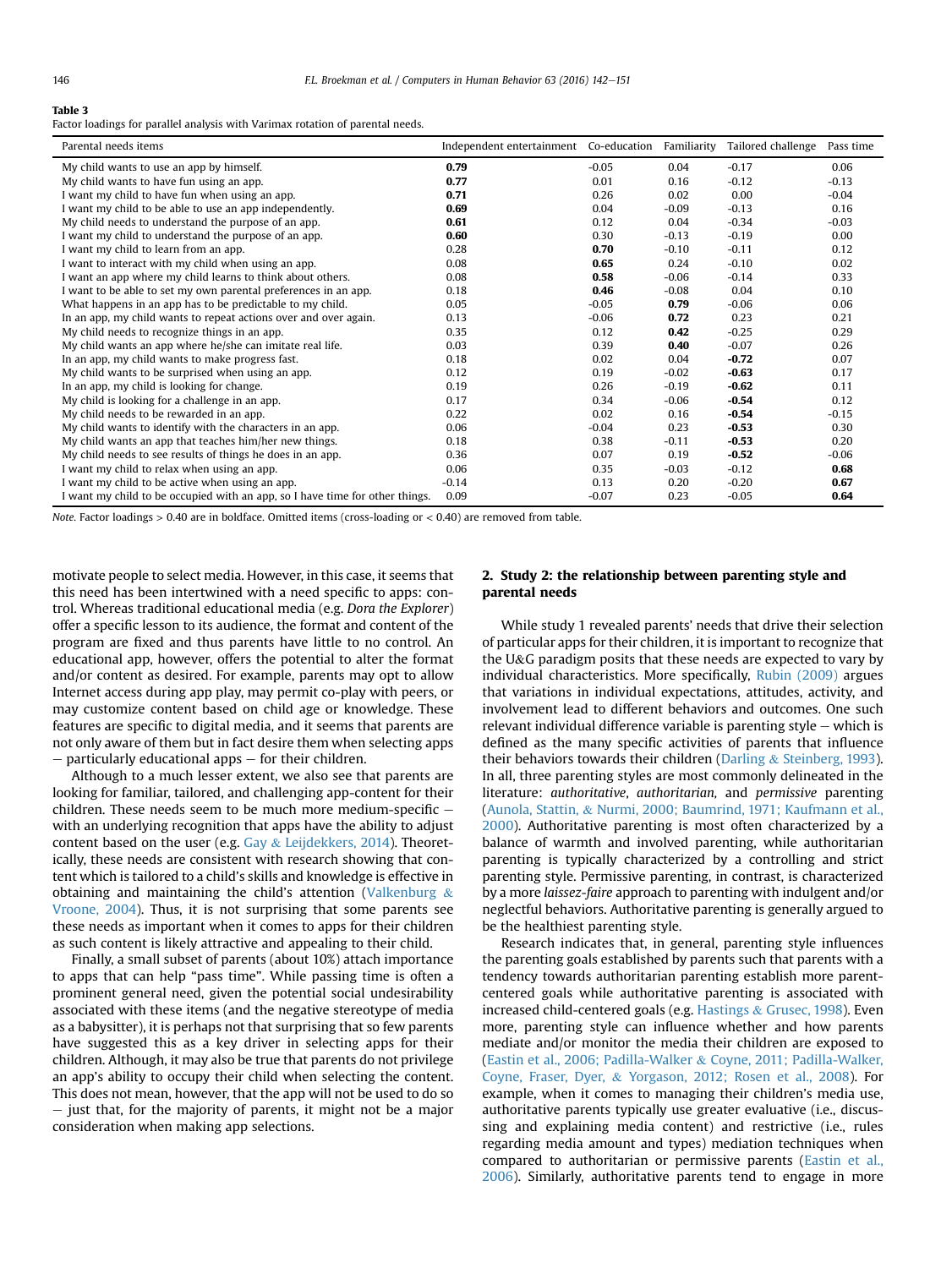proactive media monitoring - that is, the supervision of what children are actively doing with media, and with whom, how, and when [\(Padilla-Walker et al., 2012](#page-9-0)).

Just as parenting style can influence parenting goals, media mediation, and media monitoring, parenting style may also influence parental needs when it comes to apps. As revealed in Study 1, when it comes to apps for children, parents have five overarching needs (the need for independent entertainment, co-education, a tailored challenge, familiarity, and pass time) that represent both parent-centered and child-centered perspectives. Combining the findings from Study 1 with existing research on parenting style and parenting goals, it is likely that parenting style may influence the degree which parents value particular needs. Study 2 is designed to investigate this potential relationship.

#### 2.1. The relationship between parenting style and parental needs

#### 2.1.1. Authoritative parenting

As noted, the most distinctive characteristics of authoritative parenting are warmth and involvement ([Baumrind, 1971;](#page-8-0) [Campbell, 1995](#page-8-0); [Eastin et al., 2006\)](#page-8-0). In particular, parental involvement (i.e., involvement which values child's self-autonomy) has been shown to influence parental decisions made in children's education ([Hoover-Dempsey](#page-8-0) & [Sandler, 1995](#page-8-0)). For example, parents that typically focus on teaching and encouraging exploration in a self-autonomous manner while maintaining a consistent, supportive presence tend to be highly involved with their child. It is not surprising that this parenting style is therefore typically associated with parents who have child-centered goals ([Chan, Bowes,](#page-8-0) & [Wyver, 2009; Hastings](#page-8-0) & [Grusec, 1998](#page-8-0)).

In terms of the specific relationships between authoritative parenting and the identified needs in study 1, several expectations can be posited. First, given the typical goals of authoritative parenting, it is likely that the more parents engage in authoritative parenting, the more likely it is that they will express a need for independent entertainment  $(H1a)$  since this need places a strong focus on the autonomy of the child (a key goal emphasized in authoritative parenting; [Hubbs-Tait, Kennedy, Page, Topham,](#page-8-0) & [Harrist, 2008\)](#page-8-0). Additionally, since these parents tend to privilege their child's education, it is also likely that parents who predominantly adopt authoritative parenting will be more likely to attach importance to the need for co-education when selecting apps (H1b). Third, because authoritative parenting is typically associated with parents who have child-centered goals [\(Chan et al., 2009;](#page-8-0) [Hastings](#page-8-0) & [Grusec, 1998\)](#page-8-0), it is reasonable to suggest that parents primarily adopting this style are more likely to value a need for familiarity and tailored challenge as both are child-centered need  $(H1c, H1d)$ . In the same vein, since the need to pass time is focused heavily on the parent-centered perspective as opposed to the childcentered perspective, it is likely that parents primarily adopting an authoritative style are less likely to find fulfilling this need important when selecting apps for their child  $(H1e)$ . In sum, we hypothesize:

## H1. Authoritative parenting is …

(a) positively associated with the need for independent entertainment,

- (b) positively associated with the need for co-education,
- (c) positively associated with the need for familiarity,

(d) positively associated with the need for tailored challenge, and

(e) negatively associated with the need to pass time.

#### 2.1.2. Authoritarian parenting

As noted, the goals that parents who engage primarily in

authoritarian parenting set are more parent-centered ([Hastings](#page-8-0) & [Grusec, 1998](#page-8-0)), indicating self-oriented goals that involve obedience or short-term compliance. In particular, authoritarian parenting is characterized by parents who want to have control over what their child is exposed to as well as parents who have goals oriented on the self instead of the child. Consequently, when selecting apps for their children, it is likely that parents adopting an authoritarian style may value parental needs that are parentcentered and value parental control. As a result, we expect that the more parents engage in authoritarian parenting, the more likely they are to attach importance to the need for co-education and pass time, since both are parent-centered needs with co-education valuing control and pass time emphasizing parental benefits (H1b, H1e). Counter to this, we expect that parents who engage primarily in authoritarian parenting are less likely to find the needs for familiarity or tailored challenge to be particularly important since these needs focus on the child  $(H1c, H1d)$ . Lastly, when it comes to the need for independent entertainment, we similarly expect that parents adopting an authoritarian style will find this need less important when selecting apps for their child. As described above, this need privileges children's autonomy whereas authoritarian parenting is associated with parents who often rely on a strict form of parenting in which the child has little to no autonomy (H1a). In sum, we hypothesize:

#### H<sub>2</sub>. Authoritarian parenting is ...

(a) negatively associated with the need for independent entertainment,

(b) positively associated with the need for co-education,

(c) negatively associated with the need for familiarity,

(d) negatively associated with the need for tailored challenge, and

 $(e)$  positively associated with the need to pass time.

#### 2.1.3. Permissive parenting

Parents adopting a permissive style are more likely to be more indulgent or neglectful in selecting media for their children and are most likely to let their child be in control in this selection process ([Rosen et al., 2008\)](#page-9-0). As a result, it is likely that parents engaging in this style tend to value apps that can occupy their children's time (H1e) and, on the contrary, find little importance in apps fulfilling other parent- or child-centered needs (H1a, H1b, H1c, H1d). Therefore, we hypothesize:

## H3. Permissive parenting is ...

(a) negatively associated with the need for independent entertainment,

- (b) negatively associated with the need for co-education,
- (c) negatively associated with the need for familiarity,

(d) negatively associated with the need for tailored challenge, and

 $(e)$  positively associated with the need to pass time.

## 2.2. Study 2 method

#### 2.2.1. Procedure and participants

The same participants and survey procedure were used for Study 2 as with Study 1 (i.e., data from the same 591 parents were included in the analyses).

## 2.2.2. Measure

In addition to including the five overarching needs that were identified in Study 1, the Study 2 analyses also incorporate a measure of parenting style. Specifically, parenting style was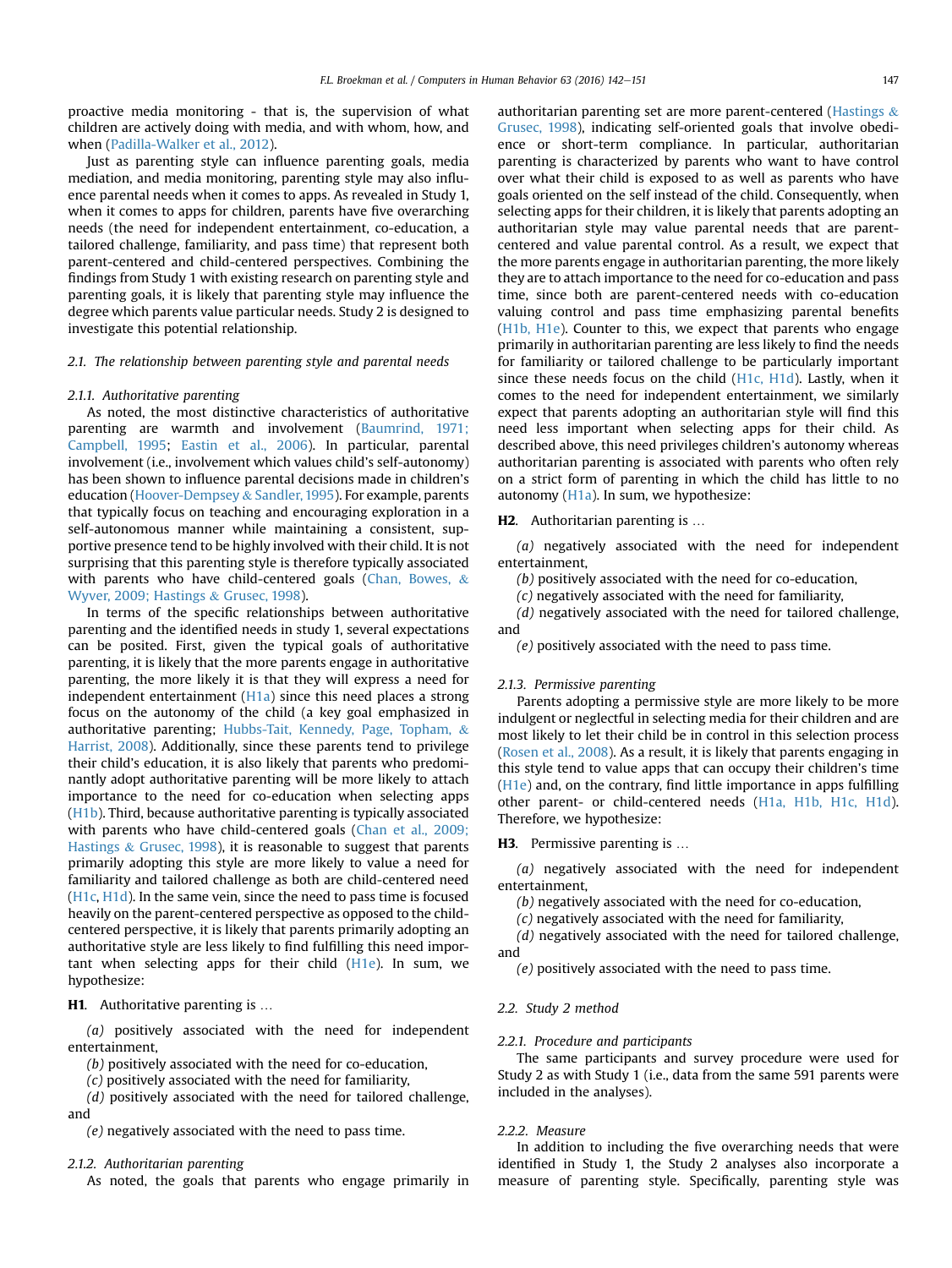measured using 20 items adapted from the Parenting Styles and Dimension Questionnaire [\(Robinson et al., 1996](#page-9-0)). These adapted items have been used successfully in other research ([Piotrowski,](#page-9-0) [Lapierre,](#page-9-0) & [Linebarger, 2013\)](#page-9-0). For each item, parents were asked how often they exhibit a particular behavior towards their child (i.e. "I encourage my child to talk about (his/her) troubles" and "I find it difficult to discipline my child") on a Likert scale from 1 "almost never" to 5 "very often". Because parenting styles are not mutually exclusive [\(Robinson et al., 1996\)](#page-9-0), a mean score was calculated for each parent on each of the three parenting styles. This means that the same parent might have high authoritative scores, high authoritarian, and moderate permissive scores, depending on their self-reported parenting behaviors. Three parenting style scales were constructed: authoritative parenting, characterized by warmth and involvement (7 items,  $M = 4.26$ ,  $SD = 0.46$ ,  $\alpha = 0.85$ ); authoritarian parenting, characterized by non-reasoning and punitive strategies (6 items,  $M = 1.88$ ,  $SD = 0.56$ ,  $\alpha = 0.75$ ); and permissive parenting, characterized by lack of follow-through (7 items,  $M = 2.46$ ,  $SD = 0.56$ ,  $\alpha = 0.74$ ).

#### 2.3. Study 2 results

Multiple regression was used to investigate the relationship between parenting style and parental needs. Specifically, the five needs identified in Study 1 (i.e., need for independent entertainment, co-education, familiarity, tailored challenge, and pass time) served as dependent variables in five models while three parenting styles (authoritative, authoritarian and permissive) served as independent variables (see Table 4) in each model. In doing so, we were able to obtain a clearer picture on the relationship between parenting style and needs. All models included parent gender, parent education, child gender, and child age as covariates and met the statistical assumptions of multiple regression. [Table 5](#page-7-0) presents the complete correlation matrix of all model variables. All covariates did show significant correlations with (some) of the dependent variables (see [Table 5](#page-7-0)).

#### 2.3.1. Descriptive statistics

The analyses show that model covariates (i.e., parental gender, parent education, child age, and child gender) correlate with some of the identified parental needs. As depicted in [Table 5](#page-7-0), mothers express a greater need for independent entertainment as well as a greater need for a tailored challenge. Parents with less formal education attach greater importance to the need for co-education and passing time. In terms of child gender, parents of girls tend to show a greater need for familiar content. Lastly, parents of younger children tend to express a greater need for co-education, familiar content, and pass time while for older children, parents have a more pronounced need for tailored, challenging content.

#### 2.3.2. Authoritative parenting

H1 predicted that authoritative parenting would be positively associated with parents' attached importance to the need for independent entertainment (H1a), co-education (H1b), familiarity (H1c) and a tailored challenge (H1d). Findings indeed indicate that the more parents engage in authoritative parenting, the more importance they attach to their need for independent entertainment ( $\beta = 0.42$ , t(583) = 9.83, p < 0.001), co-education ( $\beta = 0.27$ ,  $t(583) = 6.05$ ,  $p < 0.001$ ), familiarity ( $\beta = 0.19$ ,  $t(583) = 4.24$ ,  $p < 0.001$ ) and the need for a tailored challenge ( $\beta = 0.20$ ,  $t(583) = 4.37$ ,  $p < 0.001$ ), thus supporting H1a, H1b, H1c and H1d. H1e predicted a negative association between authoritative parenting and the need to pass time. The analysis shows that authoritative parenting was not associated with the need for using an app to pass time, rejecting H1e.

#### 2.3.3. Authoritarian parenting

H<sub>2</sub> predicted that authoritarian parenting would be positively associated with parents' attached importance to co-education  $(H2b)$  and pass time  $(H2e)$  and be negatively associated with the importance of a need for familiarity ( $H2c$ ), tailored challenge ( $H2d$ ), and the need for independent entertainment (H2a). Findings do indicate that the more parents engage in authoritarian parenting, the more importance they attach to the need for co-education  $(\beta = 0.12, t(583) = 2.31, p < 0.05)$  and the need to pass time  $(\beta = 0.11, t(583) = 2.14, p < 0.05)$ , thus supporting H2b and H2e. Authoritarian parenting was not associated with the need for independent entertainment ( $H2a$ ), familiarity ( $H2c$ ), or a tailored challenge (H2d), thus rejecting H2a, H2c, and H2d.

#### 2.3.4. Permissive parenting

H<sub>3</sub> predicted that permissive parenting would be positively associated with parents' attached importance to the need for apps that pass their child's time (H3e) and negatively associated with all other parental needs (H3abcd). Indeed, the analysis indicates that the more parents engage in permissive parenting, the more importance they attach to the need to pass time ( $\beta = 0.15$ ,  $t(583) = 3.08$ ,  $p < 0.01$ ), supporting H<sub>3</sub>e. All other hypotheses were rejected such that permissive parenting was positively associated with the need for familiarity (H3c) ( $\beta = 0.13$ , t(583) = 2.78, p < 0.01) and unassociated with the need for independent entertainment (H3a), co-education (H3b) and a tailored challenge (H3d).

#### 2.4. Study 2 discussion

Study 2 investigated the degree to which parental needs may differ by parenting styles. As U&G theory posits, individual differences are crucial towards understanding the needs that individuals express [\(Rubin, 2009](#page-9-0)). In all, findings in this study support the

|--|--|

Multiple regression analysis of parental needs and parent- and child characteristics.

|                    | Need for independent<br>entertainment |         |          | Need for co-education<br>(PC) |         |                      | Need for familiarity (CC) |         |                     | Need for tailored<br>challenge (CC) |         |                | Need to pass time (PC) |         |         |
|--------------------|---------------------------------------|---------|----------|-------------------------------|---------|----------------------|---------------------------|---------|---------------------|-------------------------------------|---------|----------------|------------------------|---------|---------|
|                    | $b^*$                                 | $SE b*$ |          | $b^*$                         | $SE b*$ | ß                    | $b^*$                     | $SE b*$ | ß                   | $b^*$                               | $SE b*$ |                | $h^*$                  | $SE b*$ |         |
| Authoritative      | 0.43                                  | 0.04    | $0.42^*$ | 0.32                          | 0.05    | $0.27$ <sup>*</sup>  | 0.22                      | 0.05    | 0.19''              | 0.21                                | 0.05    | $0.20^{\circ}$ | 0.05                   | 0.07    | 0.04    |
| Authoritarian      | $-0.03$                               | 0.04    | $-0.04$  | 0.12                          | 0.05    | $0.12^{\circ}$       | 0.09                      | 0.05    | 0.09                | $-0.01$                             | 0.05    | $-0.02$        | 0.13                   | 0.06    | 0.11'   |
| Permissive         | 0.00                                  | 0.04    | 0.00     | 0.01                          | 0.05    | 0.01                 | 0.13                      | 0.05    | $0.13$ <sup>*</sup> | 0.03                                | 0.04    | 0.03           | 0.18                   | 0.06    | 0.15    |
| Parental Gender    | 0.04                                  | 0.04    | 0.04     | 0.01                          | 0.05    | 0.01                 | $-0.04$                   | 0.05    | $-0.03$             | 0.05                                | 0.04    | 0.05           | 0.04                   | 0.06    | 0.03    |
| Parental Education | $-0.01$                               | 0.01    | $-0.03$  | $-0.08$                       | 0.02    | $-0.19$ <sup>*</sup> | $-0.05$                   | 0.02    | $-0.11$             | $-0.04$                             | 0.02    | $-0.11$        | $-0.08$                | 0.02    | $-0.17$ |
| Child Gender       | $-0.04$                               | 0.04    | $-0.05$  | $-0.03$                       | 0.04    | $-0.03$              | 0.10                      | 0.04    | 0.09                | 0.02                                | 0.04    | 0.02           | $-0.02$                | 0.05    | $-0.01$ |
| Child Age          | 0.02                                  | 0.01    | 0.05     | $-0.03$                       | 0.02    | $-0.08"$             | $-0.07$                   | 0.02    | $-0.17'$            | 0.07                                | 0.02    | $0.18^*$       | $-0.03$                | 0.02    | $-0.06$ |
| $R^2$              | 0.20                                  |         |          | 0.10                          |         |                      | 0.11                      |         |                     | 0.08                                |         |                | 0.08                   |         |         |
|                    | $20.14*$                              |         |          | $9.33*$                       |         |                      | 10.09'                    |         |                     | $7.38*$                             |         |                | $7.42^*$               |         |         |

Note.  $\degree{p}$  < 0.05. PC = scale consists of only parent-centered items. CC = scale consists of only child-centered items.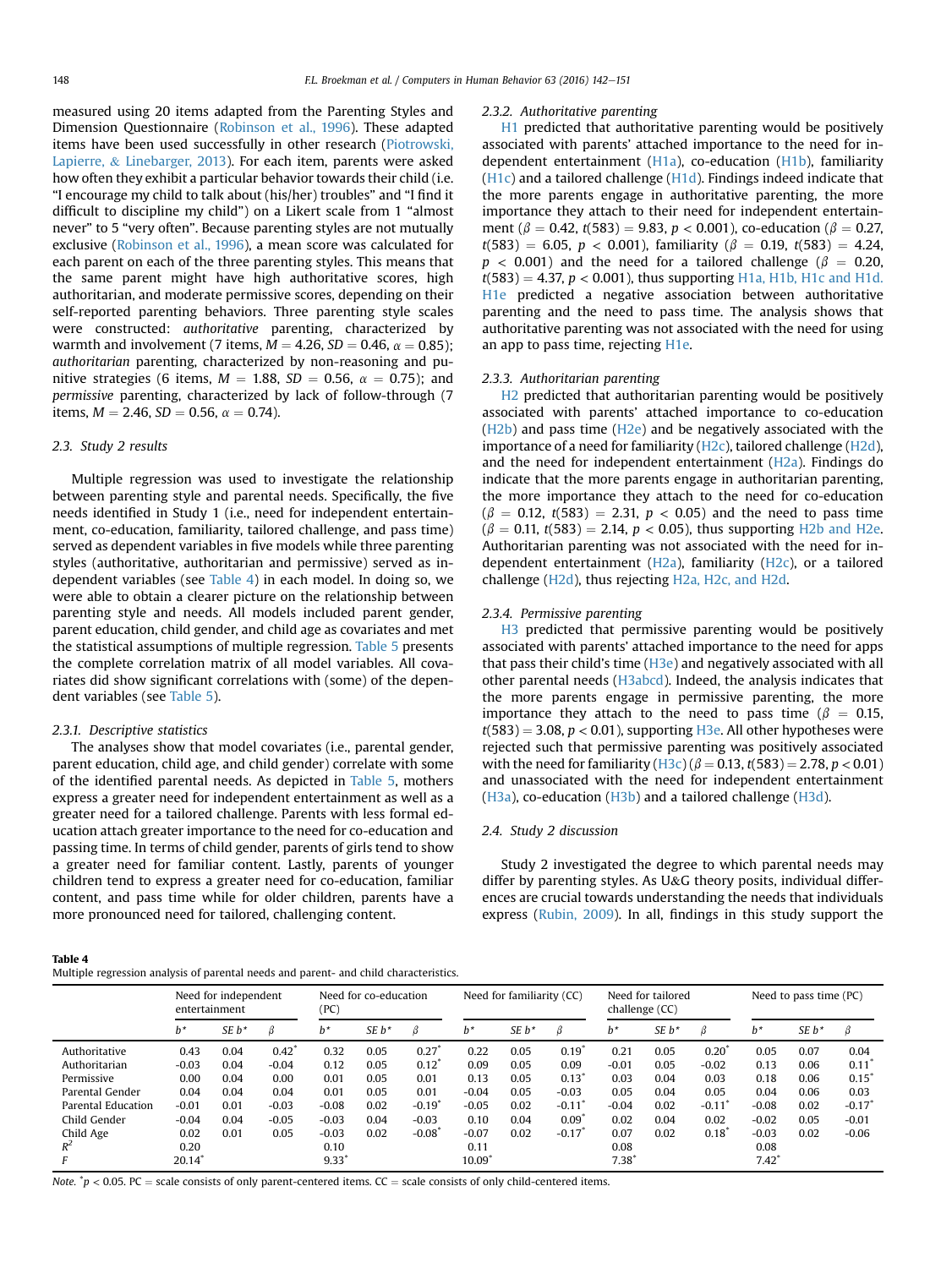<span id="page-7-0"></span>

| Table 5                                                                     |
|-----------------------------------------------------------------------------|
| Correlation matrix of parental needs and parent- and child characteristics. |

|                 |                      |                      |                      |            |                      |                      | Need for IE Need for CE Need for F Need for TC Need to PT Authoritative Authoritarian Permissive Parental |           | gender               | Parental<br>education | Child<br>gender |
|-----------------|----------------------|----------------------|----------------------|------------|----------------------|----------------------|-----------------------------------------------------------------------------------------------------------|-----------|----------------------|-----------------------|-----------------|
| Need for IE     |                      |                      |                      |            |                      |                      |                                                                                                           |           |                      |                       |                 |
| Need for CE     | $0.33*$              |                      |                      |            |                      |                      |                                                                                                           |           |                      |                       |                 |
| Need for F      | $0.17*$              | $0.21$ <sup>*</sup>  |                      |            |                      |                      |                                                                                                           |           |                      |                       |                 |
| Need for TC     | $0.46*$              | 0.38"                | $0.20^*$             |            |                      |                      |                                                                                                           |           |                      |                       |                 |
| Need to PT      | $0.12*$              | $0.28$ <sup>*</sup>  | $0.32^*$             | $0.30*$    |                      |                      |                                                                                                           |           |                      |                       |                 |
| Authoritative   | $0.43*$              | $0.21$ <sup>*</sup>  | $0.13*$              | $0.19*$    | $-0.05$              |                      |                                                                                                           |           |                      |                       |                 |
| Authoritarian   | $-0.22$ <sup>*</sup> | 0.01                 | $0.10^{*}$           | $-0.10*$   | $0.18*$              | $-0.43$ <sup>*</sup> |                                                                                                           |           |                      |                       |                 |
| Permissive      | $-0.12$ <sup>*</sup> | 0.02                 | $0.17$ <sup>*</sup>  | $-0.05$    | $0.21*$              | $-0.21$ <sup>*</sup> | $0.57*$                                                                                                   |           |                      |                       |                 |
| Parental Gender | $0.14^{\degree}$     | 0.08                 | 0.01                 | $0.10^{*}$ | 0.02                 | $0.23$ <sup>*</sup>  | $-0.14$ <sup>*</sup>                                                                                      | $-0.10^*$ |                      |                       |                 |
| Parental        | 0.00                 | $-0.15$ <sup>*</sup> | $-0.05$              | $-0.08$    | $-0.12$ <sup>*</sup> | 0.05                 | 0.02                                                                                                      | 0.06      | $-0.11$ <sup>*</sup> |                       |                 |
| Education       |                      |                      |                      |            |                      |                      |                                                                                                           |           |                      |                       |                 |
| Child Gender    | $-0.03$              | $-0.01$              | $0.10*$              | 0.02       | $-0.00$              | 0.03                 | 0.02                                                                                                      | 0.02      | 0.00                 | $-0.02$               |                 |
| Child Age       | 0.01                 | $-0.10^*$            | $-0.21$ <sup>*</sup> | $0.16*$    | $-0.08*$             | $-0.10^*$            | $-0.04$                                                                                                   | $-0.12^*$ | $-0.05$              | $-0.08$ <sup>*</sup>  | $-0.02$         |

Note.  $^*p$  < 0.05. IE  $=$  Independent Entertainment, CE  $=$  Co-Education, F  $=$  Familiarity, TC  $=$  Tailored Challenge, PT  $=$  Pass Time.

assumption that parenting style is associated with the importance that parents attach to particular needs when it comes to apps for their children  $-$  although the findings were not always as we initially anticipated.

In general, research on parenting styles has indicated that authoritative parenting is associated with the healthiest long-term development [\(Baumrind, 1971; Kremers, Brug, De Vries,](#page-8-0) & [Engels,](#page-8-0) [2003\)](#page-8-0). Characterized by both warmth and involvement, parents adopting this parenting style typically focus on teaching and encouraging exploration in a self-autonomous manner while maintaining a consistent, supportive parental presence [\(Baumrind,](#page-8-0) [1971\)](#page-8-0). In doing so, it is argued that children learn how to successfully work through challenging and stressful situations both during childhood and later in life ([Crossley](#page-8-0) & [Buckner, 2011](#page-8-0)). It is reasonable, then, that parents who employ an authoritative style are parents who attach importance to apps that encourage independent entertainment, enable co-education, rely on familiar content, and challenge their children in developmentally appropriate ways. These parents want their child to have an enjoyable self-guided experience to support their child's autonomy, but at the same time, believe that this experience will be healthiest when they can play a role in structuring the educational messages and when the content best fits their child's unique needs.

While our expectations for authoritative parenting were met, our findings for authoritarian and permissive parenting were not always consistent with our expectations. Somewhat surprisingly, with some exceptions (namely, co-education and familiar content), it seems as though authoritarian and permissive parenting styles held rather similar associations with parental needs. In particular, both styles were associated with a greater importance for apps to pass time. Considering that only a small percentage of the respondents reported this need (10%), the fact that parenting style was still able to explain a respectable percentage of variance (11% and 15%) amongst this subset of parents is notable and may reflect a key distinction among parents. Whereas authoritative parenting seems to be related with a more thoughtful use of apps for young children, parents who adopt an authoritarian and permissive style are comparably more interested in how an app can occupy their children.

While more research is needed to understand how these parenting styles are related to media use, it is possible that the differences between authoritative parenting on the one hand and authoritarian and permissive on the other hand are due to differences in parental involvement. Moderate parental involvement (i.e., involvement which values child's self-autonomy, most often associated with authoritative parenting) has been shown to predict increased academic achievement ([Fan](#page-8-0) & [Chen, 2001; Hill](#page-8-0) & [Craft,](#page-8-0)

[2003\)](#page-8-0), greater educational aspirations ([Hong](#page-8-0)  $&$  [Ho, 2005](#page-8-0)), and improved homework skills [\(Hoover-Dempsey et al., 2001](#page-8-0)). On the other hand, the strict form of controlling involvement in which children have no autonomy (i.e., characteristic of authoritarian parenting) or a complete absence of parental involvement (i.e., characteristic of permissive parenting), are both associated with maladaptive behaviors ([Piotrowski et al., 2013](#page-9-0)). It may thus be that the similar patterns for permissive and authoritative parenting styles both reflect the fact that these styles tend to rely on a suboptimum level of involvement  $-$  namely, high in the case of authoritarian parenting and low in the case of permissive parenting.

#### 3. General discussion & conclusion

Across two sets of analyses, the aims of this research were twofold: (1) to identify the most prominent parental needs that parents express when selecting apps for their young children  $(3-7)$  years old) and, (2) to investigate the extent to which different parenting styles are associated with variations in these needs. Guided by uses and gratifications theory, study 1 revealed that parents have five overarching needs when it comes to apps for their children (the need for independent entertainment, co-education, familiarity, a tailored challenge, and to pass time), while study 2 showed that these needs vary by distinct parenting styles.

As expected from previous U&G research, the identified parental needs reflect both general (i.e., not medium specific) and appspecific needs. Of five needs, the need for independent entertainment was by far the most prominent need expressed in this sample- with more than 80% of parents attaching high importance to this need. It was also clear that some of these needs are more parent-centered (outcomes in favor of the parent) while others were more child-centered (outcomes in favor of the child). Interestingly, parents' most important need (independent entertainment) has both parent- and child-centered dimensions. This suggests that parents are primarily seeking apps that entertain their children while encouraging their child's autonomy, not only because they believe such enjoyment and autonomy is important, but also because they feel their children will react favorably to such apps.

To our knowledge, this is the first empirical study to incorporate a U&G perspective to young children's media use  $-$  perhaps because of the challenging dynamic between the media selector (the parent) and the media user (the child). However, given the theoretically consistent findings in this study, we believe that taking this perspective is valuable for understanding the underlying dimensions of parental media selection. That said, we also would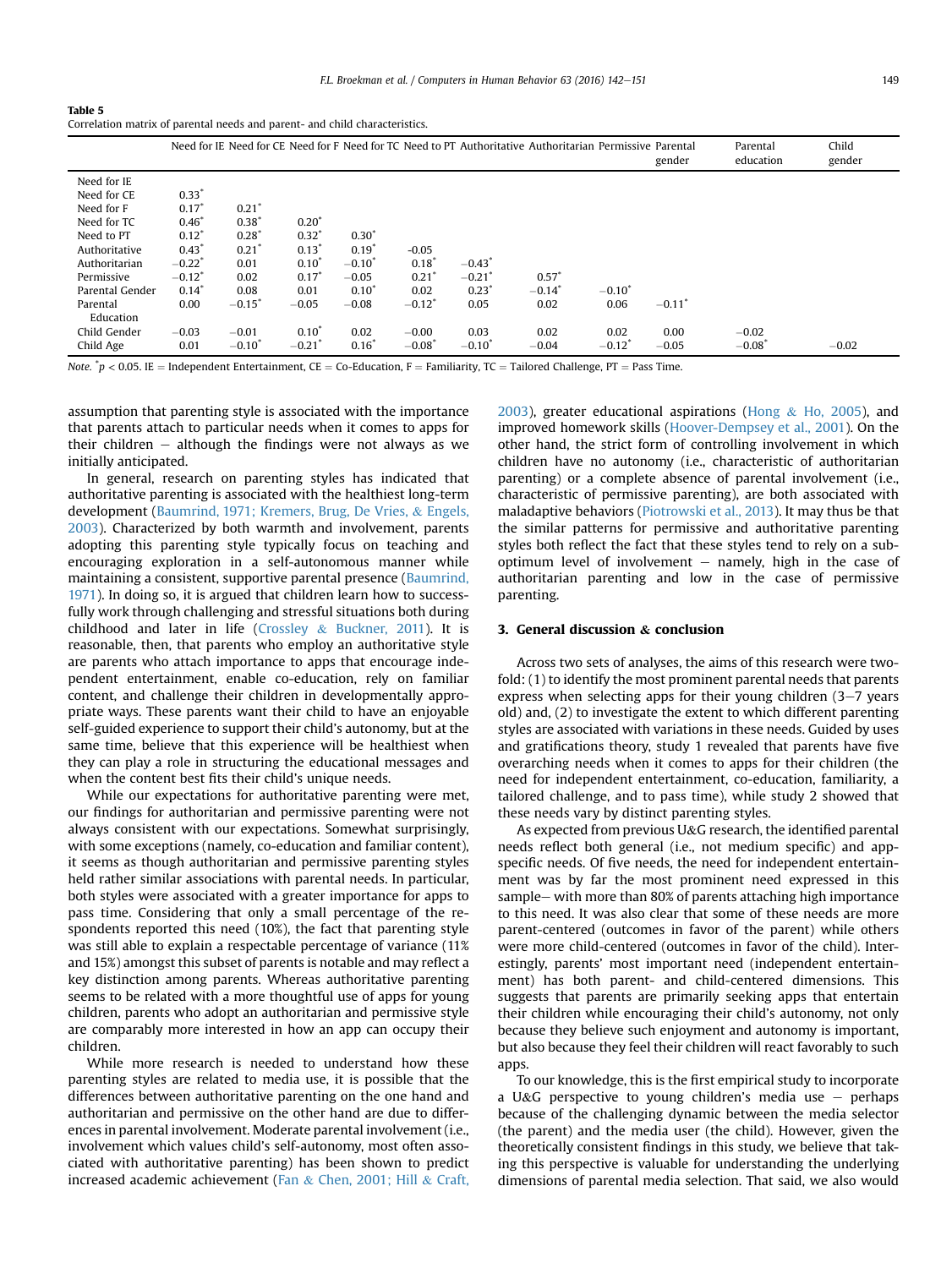<span id="page-8-0"></span>suggest that further refinement and study replication is worthwhile. Although the qualitative methods used in this study were a valuable well-informed first step, it is important to note that the development of the parental needs assessment was rather complex. In particular, this measure relied on information obtained from in-depth interviews with parents of children who already are experienced with touchscreens. It is possible that we omitted a crucial set of needs by omitting families that do not presently use apps at home. It is also possible that our interviews simply did not yield the full scope of relevant needs. Replication of this study would provide added confidence in the set of needs identified here. Alongside such replication, efforts to validate our measure by establishing test-retest reliability, construct validity, and crosspopulation validity would be a valuable next step.

Study 2 highlighted that, as expected, parental needs are not universal. In particular, parents who more frequently engage in authoritative parenting seem different than parents who adopt an authoritarian or permissive style. Most notably, the more parents rely on an authoritative parenting style, the greater importance they place on apps that can entertain and educate their child. At the same time, they are looking for apps that are developmentally sensitive to their child's specific needs via both tailored and familiar content. However, the more parents engage in authoritarian and permissive parenting, the more they express a desire for apps to occupy their children. Although not investigated in this study, children may be receiving (implicit) messages about apps that are influenced by these styles  $-$  and, consequently, these messages may influence the effect of apps on young children. Work with traditional media does suggest that parental perspectives on media use do trickle down to children (Jordan, 2005). Therefore, one area for relevant follow-up work would be to identify whether and how parenting style may influence the effects of apps on young children.

Moreover, related to parenting styles, it is important to recognize that this study looked at the report of one parent. This is a common approach in the parenting style literature. However, it is possible that different parents have varying parenting styles. These styles are likely to work together in unique ways to not only predict the media rules in the home, but also the specific types of media that children are exposed to. One interesting route to pursue, then, is to understand how parenting styles may accumulate to influence young children's home media environment. Furthermore, presently, we focused exclusively on parenting style and how this characteristic influences parental needs. Without question, there are certainly other parent (e.g., parental education), child (e.g., age, gender), and household characteristics (e.g., household density) that are important to consider both in terms of the needs that parents express as well how these needs are ultimately fulfilled. Rather than looking at parenting style as the end-all-be-all, we view this study as a first step in understanding how needs may vary by individual differences.

Moving forward, we encourage researchers to consider the U&G framework as they work to understand how parents select media content for their children. Replication and extension studies which evaluate the contours of the findings presented here are certainly important, both in terms of the needs identified as well as the characteristics which may explain variations in these needs. Moreover, we hope to see studies that go beyond identifying these needs to identifying how these needs can be fulfilled. If we can, for example, identify which specific app features parents believe will gratify these needs, we can offer important insights for app developers. Until then, we believe this study offers a key starting point by highlighting not only what parents are looking for apps, but also how this differs based on their approach to parenting.

#### References

- Aunola, K., Stattin, H., & Nurmi, J. E. (2000). Parenting styles and adolescents' achievement strategies. Journal of Adolescence, 23, 205-222. [http://dx.doi.org/](http://dx.doi.org/10.1006/jado.2000.0308) [10.1006/jado.2000.0308](http://dx.doi.org/10.1006/jado.2000.0308).
- Austin, E. W. (1993). Exploring the effects of active parental mediation of television content. Journal of Broadcasting & Electronic Media, 37, 147-158. [http://](http://dx.doi.org/10.1080/08838159309364212) [dx.doi.org/10.1080/08838159309364212](http://dx.doi.org/10.1080/08838159309364212).
- [Basto, M., & Pereira, J. M. \(2012\). An SPSS R-Menu for ordinal factor analysis.](http://refhub.elsevier.com/S0747-5632(16)30341-7/sref3) Journal of Statistical Software,  $46(4)$ ,  $1-29$  $1-29$ .
- Baumrind, D. (1971). Current patterns of parental authority. Developmental Psychology, 4(1), 1-103. <http://dx.doi.org/10.1037/h0030372>.
- [Campbell, S. B. \(1995\). Behavior problems in preschool children: a review of recent](http://refhub.elsevier.com/S0747-5632(16)30341-7/sref156) research. [Journal of Child Psychology and Psychiatry and Allied Disciplines, 36](http://refhub.elsevier.com/S0747-5632(16)30341-7/sref156), [113](http://refhub.elsevier.com/S0747-5632(16)30341-7/sref156)-149
- Chan, S. M., Bowes, J., & Wyver, S. (2009). Chinese parenting in Hong Kong: links among goals, beliefs and styles. Early Child Development and Care, 179(7), 849-862. [http://dx.doi.org/10.1080/03004430701635780.](http://dx.doi.org/10.1080/03004430701635780)
- [Crossley, I. A., & Buckner, J. C. \(2011\). Maternal-related predictors of self-regulation](http://refhub.elsevier.com/S0747-5632(16)30341-7/sref6) among low-income youth. [Journal of Child and Family Studies, 21](http://refhub.elsevier.com/S0747-5632(16)30341-7/sref6)(2), 217-[227.](http://refhub.elsevier.com/S0747-5632(16)30341-7/sref6)
- Darling, N., & Steinberg, L. (1993). Parenting style as context: an integrative model. Psychological Bulletin, 113(3), 487-496. [http://dx.doi.org/10.1037/0033-](http://dx.doi.org/10.1037/0033-2909.113.3.487) [2909.113.3.487.](http://dx.doi.org/10.1037/0033-2909.113.3.487)
- Eastin, M. S., Greenberg, B. S., & Hofschire, L. (2006). Parenting the internet. Journal of Communication, 56, 486–504. http://dx.doi.org/10.1111/j.1460of Communication, 56, 486-504. [http://dx.doi.org/10.1111/j.1460-](http://dx.doi.org/10.1111/j.1460-2466.2006.00297.x) [2466.2006.00297.x](http://dx.doi.org/10.1111/j.1460-2466.2006.00297.x).
- Ebersole, S. (2000). Uses and gratifications of the web among students. Journal of Computer-Mediated Communication, 6(1). [http://dx.doi.org/10.1111/j.1083-](http://dx.doi.org/10.1111/j.1083-6101.2000.tb00111.x) [6101.2000.tb00111.x.](http://dx.doi.org/10.1111/j.1083-6101.2000.tb00111.x)
- Fan, X., & Chen, M. (2001). Parental involvement and students' academic achievement: a meta-analysis. Educational Psychology Review, 13, 1-22. [http://](http://dx.doi.org/10.1023/A:1009048817385) [dx.doi.org/10.1023/A:1009048817385.](http://dx.doi.org/10.1023/A:1009048817385)
- Gay, V., & Leijdekkers, P. (2014). Design of emotion-aware mobile apps for autistic children. Health and Technology,  $\overline{A}(1)$ , 21-26. [http://dx.doi.org/10.1007/s12553-](http://dx.doi.org/10.1007/s12553-013-0066-3) [013-0066-3](http://dx.doi.org/10.1007/s12553-013-0066-3).
- Godfrey, B. J., & Reed, M. (2013). App store after five years. Retrieved from The Association for Competitive Technology website [http://actonline.org/wp-content/](http://actonline.org/wp-content/uploads/2014/04/The-App-Store-After-Five-Years.pdf) [uploads/2014/04/The-App-Store-After-Five-Years.pdf.](http://actonline.org/wp-content/uploads/2014/04/The-App-Store-After-Five-Years.pdf)
- Haridakis, P., & Hanson, G. (2009). Social interaction and co-viewing with Youtube: blending mass communication reception and social connection. Journal of Broadcasting & Electronic Media, 53(2), 317-335. [http://dx.doi.org/10.1080/](http://dx.doi.org/10.1080/08838150902908270) [08838150902908270.](http://dx.doi.org/10.1080/08838150902908270)
- Hastings, P. D., & Grusec, J. E. (1998). Parenting goals as organizers of responses to parent-child disagreement. Developmental Psychology, 34, 465-479. [http://](http://dx.doi.org/10.1037/0012-1649.34.3.465) [dx.doi.org/10.1037/0012-1649.34.3.465](http://dx.doi.org/10.1037/0012-1649.34.3.465).
- He, M., Irwin, J. D. S., Bouck, L. M., Tucker, P., & Pollett, G. L. (2005). Screen-viewing behaviors among preschoolers: parents' perceptions. American Journal of Preventive Medicine, 29(2), 120-125. [http://dx.doi.org/10.1016/](http://dx.doi.org/10.1016/j.amepre.2005.04.004) amepre.2005.04.004
- Hill, N. E., & Craft, S. A. (2003). Parent-school involvement and school performance: mediated pathways among socioeconomically comparable African American and Euro-American families. Journal of Educational Psychology, 95, 74-83. <http://dx.doi.org/10.1037/0022-0663.95.1.74>.
- Hong, S., & Ho, H.-Z. (2005). Direct and indirect longitudinal effects of parental involvement on student achievement: second-order latent growth modeling across ethnic groups. Journal of Educational Psychology, 97, 32-42. [http://](http://dx.doi.org/10.1037/0022-0663.97.1.32) [dx.doi.org/10.1037/0022-0663.97.1.32.](http://dx.doi.org/10.1037/0022-0663.97.1.32)
- Hoover-Dempsey, K. V., Battiato, A. C., Walker, J. M. T., Reed, R. P., DeJong, J. M., & Jones, K. P. (2001). Parental involvement in homework. Educational Psychologist, 36, 195-209. [http://dx.doi.org/10.1207/S15326985EP3603\\_5](http://dx.doi.org/10.1207/S15326985EP3603_5).
- [Hoover-Dempsey, K. V., & Sandler, H. M. \(1995\). Parental involvement in children](http://refhub.elsevier.com/S0747-5632(16)30341-7/sref19)'s [education: why does it make a difference?](http://refhub.elsevier.com/S0747-5632(16)30341-7/sref19) Teachers College Record, 97(2),  $310 - 331$  $310 - 331$
- Hubbs-Tait, L., Kennedy, T. S., Page, M. C., Topham, G. L., & Harrist, A. W. (2008). Parental feeding practices predict authoritative, authoritarian, and permissive parenting Styles. Journal of the American Dietetic Association, 108(7), 1154-1161. [http://dx.doi.org/10.1016/j.jada.2008.04.008.](http://dx.doi.org/10.1016/j.jada.2008.04.008)
- Joinson, A. N. (2008). "Looking at", "looking up" or "keeping up with" people? motives and uses of Facebook. In Proceedings of the SIGCHI conference on human factors in computing systems (pp. 1027-1036). ACM. [http://dx.doi.org/978-1-](http://dx.doi.org/978-1-60558-01101/08/04) [60558-01101/08/04.](http://dx.doi.org/978-1-60558-01101/08/04)
- Jordan, A. B. (2005). Learning to use books and television: an exploratory study in the ecological perspective. American Behavioral Scientist,  $48(5)$ , 523-538. [http://](http://dx.doi.org/10.1177/0002764204271513) [dx.doi.org/10.1177/0002764204271513.](http://dx.doi.org/10.1177/0002764204271513)
- [Katz, E., Blumler, J. G., & Gurevitch, M. \(1973\). Uses and grati](http://refhub.elsevier.com/S0747-5632(16)30341-7/sref23)fications research. The [Public Opinion Quarterly, 37](http://refhub.elsevier.com/S0747-5632(16)30341-7/sref23)(4), 509–[523](http://refhub.elsevier.com/S0747-5632(16)30341-7/sref23).
- [Kaufmann, D., Gesten, E., Santa, R. C., Salcedo, O., Rendina-gobioff, G., & Gadd, R.](http://refhub.elsevier.com/S0747-5632(16)30341-7/sref24) [\(2000\). The relationship between parenting style and children](http://refhub.elsevier.com/S0747-5632(16)30341-7/sref24)'s adjustment: the parents' perspective. [Journal of Child and Family Studies, 9](http://refhub.elsevier.com/S0747-5632(16)30341-7/sref24)(2), 231-[245. doi:](http://refhub.elsevier.com/S0747-5632(16)30341-7/sref24) [1062-1024/00/0600-0231\\$18.00/0](http://refhub.elsevier.com/S0747-5632(16)30341-7/sref24).
- Kaye, B. K., & Johnson, T. J. (2002). Online and in the know: uses and gratifications of the web for political information. Journal of Broadcasting & Electronic Media, 46(1), 54-71. http://dx.doi.org/10.1207/s15506878jobem4601\_4
- Kremers, S. P. J., Brug, J., De Vries, H., & Engels, R. C. M. E. (2003). Parenting style and